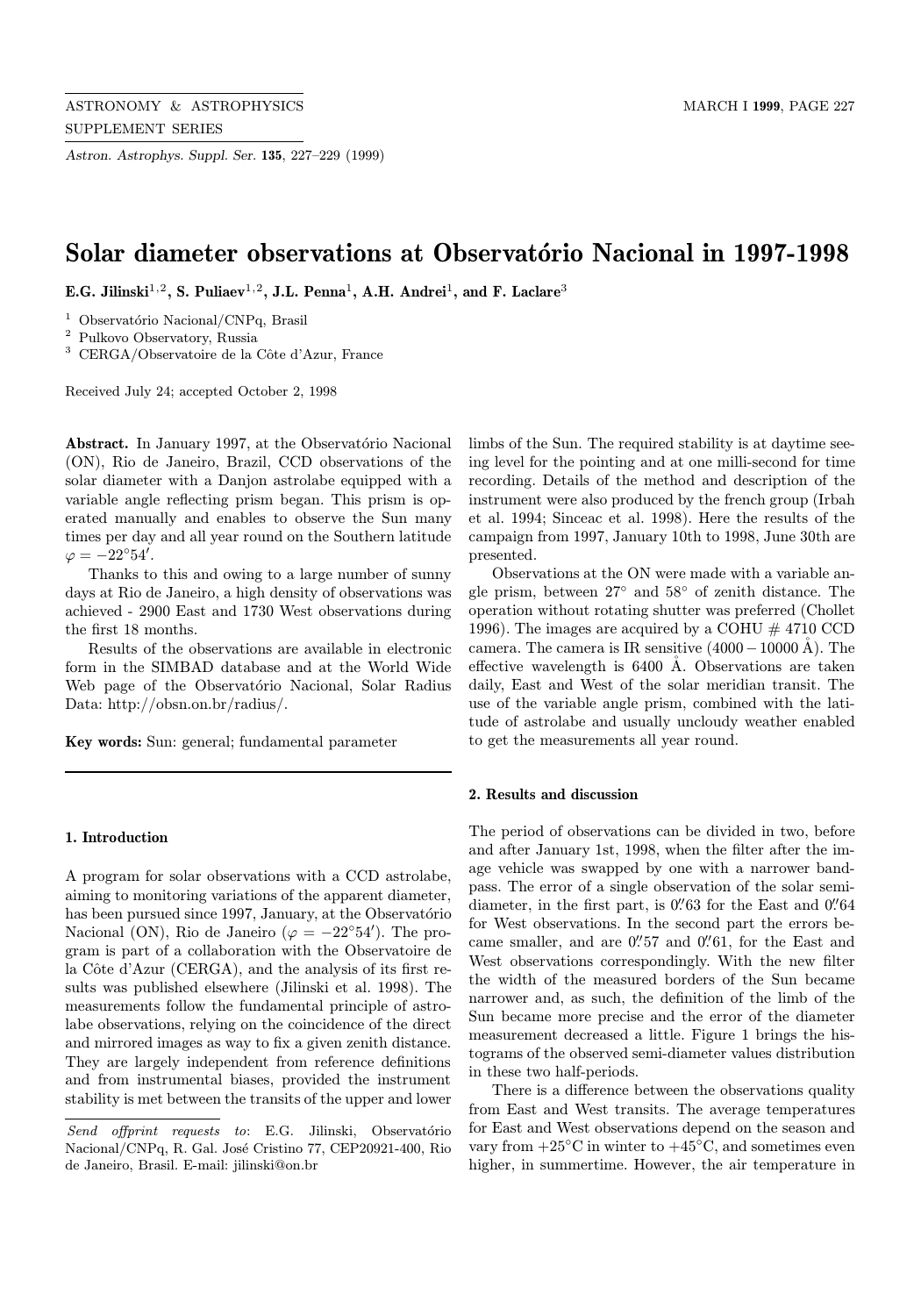

Fig. 1. Histogram of the observed semi-diameter distribution. Solid line refers to the observations made before January 1st, 1998 while the dashed line refers to those made later. The plot demonstrates clearly that the errors of observations became smaller after the narrower bandpass filter was installed

the morning is some 6 to  $8°C$  lower than after midday, while the variation of the temperature in the morning (during East observations) is typically 4◦C higher than after midday (West observations). The agitation of the images is much smaller in the afternoons than in the mornings. Even the visual inspection of the images on the monitor during the observations reveals the effect.

Fried's parameter  $r_0$  (Irbah et al. 1994) is, thus, larger for West observations (4.2 cm), than for the East ones (3.8 cm). That is, the seeing conditions are better after midday, the atmosphere being more stable at that time. The understanding of the process delayed the start of West observations till April 1997.

Normally, about 20 or more, up to 30, observations, on each side of the Sun's meridian cross, are made in summer months. These figures fall to about 10 or less observations, on each side, in June when the Sun is comparatively low above the horizon. The summer months, December to February, are mostly rainy at Rio de Janeiro, so during these months we have usually less observational days than in winter (June to August) but much more diameter measurements. In total there were 246 days of observation till June 30th, 1998.

The error for a single observation is slightly larger than the one obtained at the Calern Observatory  $(0\rlap{.}^{\prime\prime}3)$  owing to the environmental conditions of the ON site. The average daily error of the mean observed value of the solar semi-diameter for the first half-period is  $0''21$ , both for the eastern and western observations. In the second halfperiod the daily error became smaller and is  $0\rlap{.}^{\prime\prime}18$  for the East and  $0\rlap.{''}19$  for the West observations.

Figure 2 gives the values of the solar semi-diameter reduced to the one astronomical unit plotted against the

Modified Julian Day. Each point represents the value of the mean daily semi-diameter. East and West series are differently represented. The larger scatter of the initial observations is evident, although no systematic offset is apparent. On the contrary, the average values for the 1997 and 1998 summer observations agree well.

In the Table 1, number of the days of observation, total number of observations during a month and monthly averages are presented, both splitting East and West observations and combining them together. An analysis on the average values was already presented (Jilinski et al. 1998) and a forthcoming paper discussing the jointly results obtained in Calern and at ON is in preparation.

The complete results of the daily series can be retrieved in electronic form from the SIMBAD database and from the homepage of the Observatório Nacional (http://obsn.on.br/radius/). For the electronic form, the complete daily series are given: the number of observations, the semi-diameter mean value, its rms error, the date, the Modified Julian Date and the error for a single observation. The data are given for eastern and western observations separately.

In spite of the hard weather conditions of the observations, the instrument performed rather stably. No dependence was found for the observed semi-diameter on zenith distance, time length of observations (that vary from 2 to 7 min), azimuth or heliographic latitude of CCD scan across the Sun disc.

#### 3. Conclusions

Observations of the solar diameter during 18 month from January 1997 to June 1998, to a total of 4630 single measurements were made at the ON. The error of a single observation is around  $0\rlap.{''}6$ . Excepted some difference in the quality between the eastern and western measurements, no systematic effect is found, either from instrumental, weather or observational nature. In particular, the stability of the variable angle prism was confirmed. The daily measurements can therefore be grouped, resulting in 246 daily averages, to a precision better than  $0\rlap{.}^{\prime\prime}2$ .

Further observations are highly desirable to improve the equipment performance and to study the solar semidiameter variations in time. These are duly being conducted and currently a stepping up is planned for the dome of observation and for the instrument itself, along the lines of DORaySol (Delmas 1997).

Acknowledgements. This work was partially supported by the CNPq/CNRS, Brazil/ France binational agreement, under the number 910172/95-1. E.G.J. and S.P. thank CNPq for the financial support under the contracts 300016/93-0 and 300017/93-6.